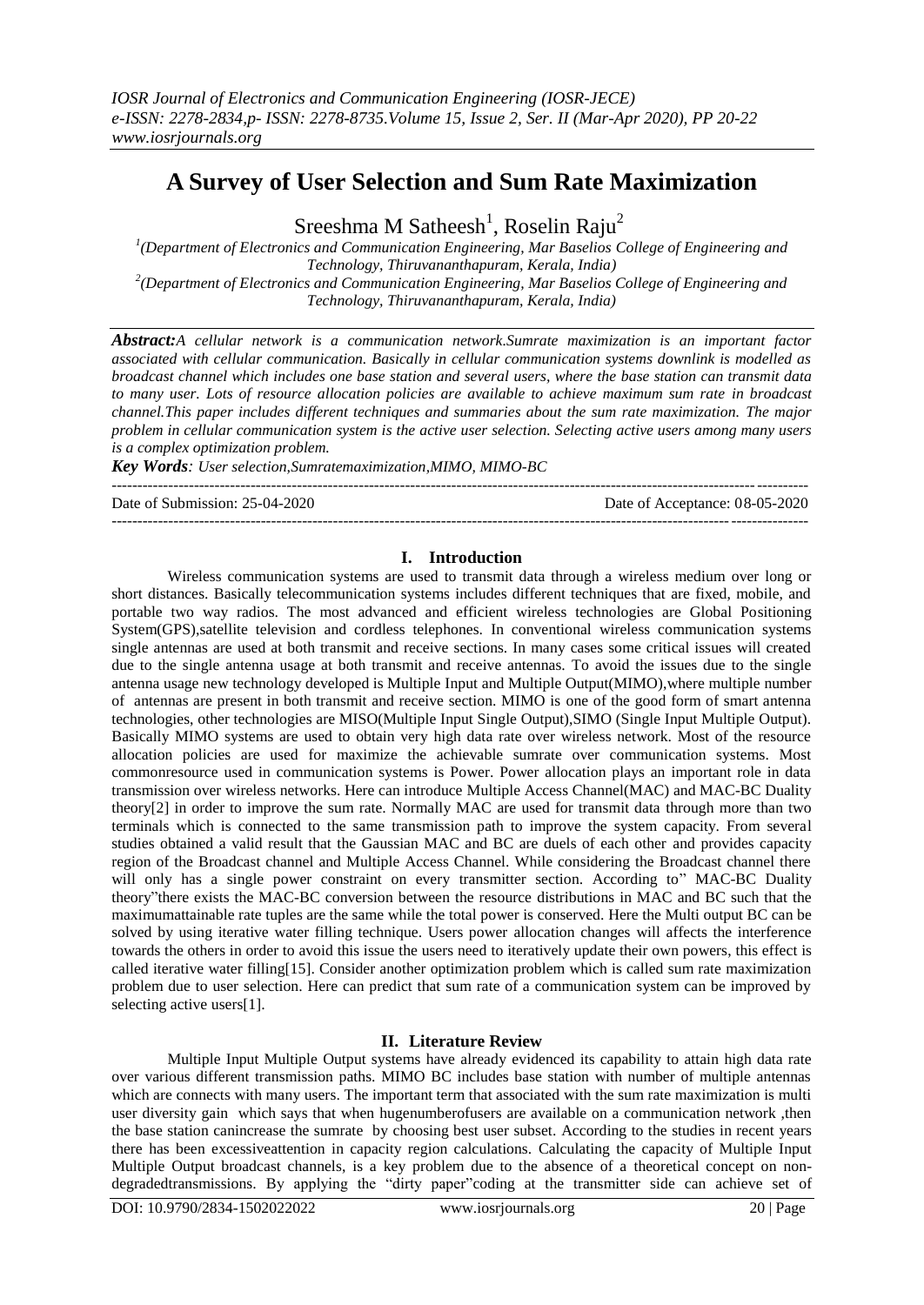attainablesumrate in MIMO BC . The sum rate Multiple Input Multiple Output Broadcast Channel capacity equals the maximum sum rate of this attainable region for the two-user BC with an random number of transmit antennas and one receive antenna at each receiver. Due to thenon-degraded nature of broadcast channel it is tough to achieve the complete capacity region. System models of the MIMO BC and the MIMO MAC channels is given fig1.Next derive a MAC BC conversion that picks a set of MAC covariance matrices as input and with a decoding order and a set of BC covariance's as output with the same sum power as the MAC covariance's that attains rates equals to the rates attained in the Multiple Access Channel by using the Multiple Access Channel covariance matrices and decoding procedure which includes the quantified decoding order. Next derive a transformation depends on the BC covariance matrices and encoding procedure with encoding order, outputs a set of MAC covariance's with the same sum power as the BC covariance's that attain MAC rates equal to the rates attained in the BC using the BC covariance matrices[2].



Fig.no.1.Representation of MIMO BC (left) and MIMO MAC (right) channels<sup>[2]</sup>

The another important section of a sum rate maximization is the dirty paper coding. Basically the DPC(Dirty Paper Coding)is associated with information theory, which helps to transmit data to the receiver with full protection. Here have different dirty paper techniques that are " sum code based dirty paper coding scheme" ,"construct code word in binary domain" and map them into a signal constellation. The dirty paper coding includes both encoding and decoding procedure. The DPC scheme will not be practical for many codes. Next important concept related to the DPC scheme is Sum code based DPC schemes using convolutional codes. For constructing such kind of schemes we have to create a scenario where needs transmitted base information over "L" uses of a real channel and interference sequences[6]. The constrained decoder takes the form of a constrained decode in the case of sum codes based on convolutional codes,"r".In a standard communication system which employing convolutional codes ,the Viterbi decoder is used to find the information bits that map to the code vector that is closest to the received vector. Next section is sum code based DPC schemes using LDPC Codes[6].The full form of LDPC is Low Density Parity Check codes and it will use higher order constellation to accommodate the auxiliary bits. Next is Sum Code Based DPC Schemes Using LDPC Codes, where LDPC stands for Low Density Parity Check codes[6]. Because of the use of high constellations to includes the auxiliary bits its complexity will increase. Because of the higher complexity prefer LDPC which will prefer approximately same efficiency.

When we take a large network with many users in communication system, complexity of the system will increase. When number users increase finding the sum rate of such system is difficult. In order to minimize the complexity of such system select a best user subset among from whole users. In order to maximize the data rate or sumrate introduce a user selecting procedure in MIMO channel. Here the dirty paper coding technique is not have been used ,when the number of users increases complexity of the scheme will increase. Thus select a best user subset in order to reduce the complexity and data collision[1]. Basically the user selection problem is solved by using" majorization minimization technique"[8]

Majorization Minimization technique which will provide a control in originating problem-driven procedures with low computational rate.The Majorization Minimization steps includes two steps[8]. The initial step is majorization step, here find a proxy function that approaches the independent function with their difference reduced at the present point. Then next is our final step that is minimization step, here minimize the proxy function .Aparallel statement can be made for maximization problems by swapping the upperbound minimization step by a lowerbound maximization step, and is mentioned to as minorization-maximization.